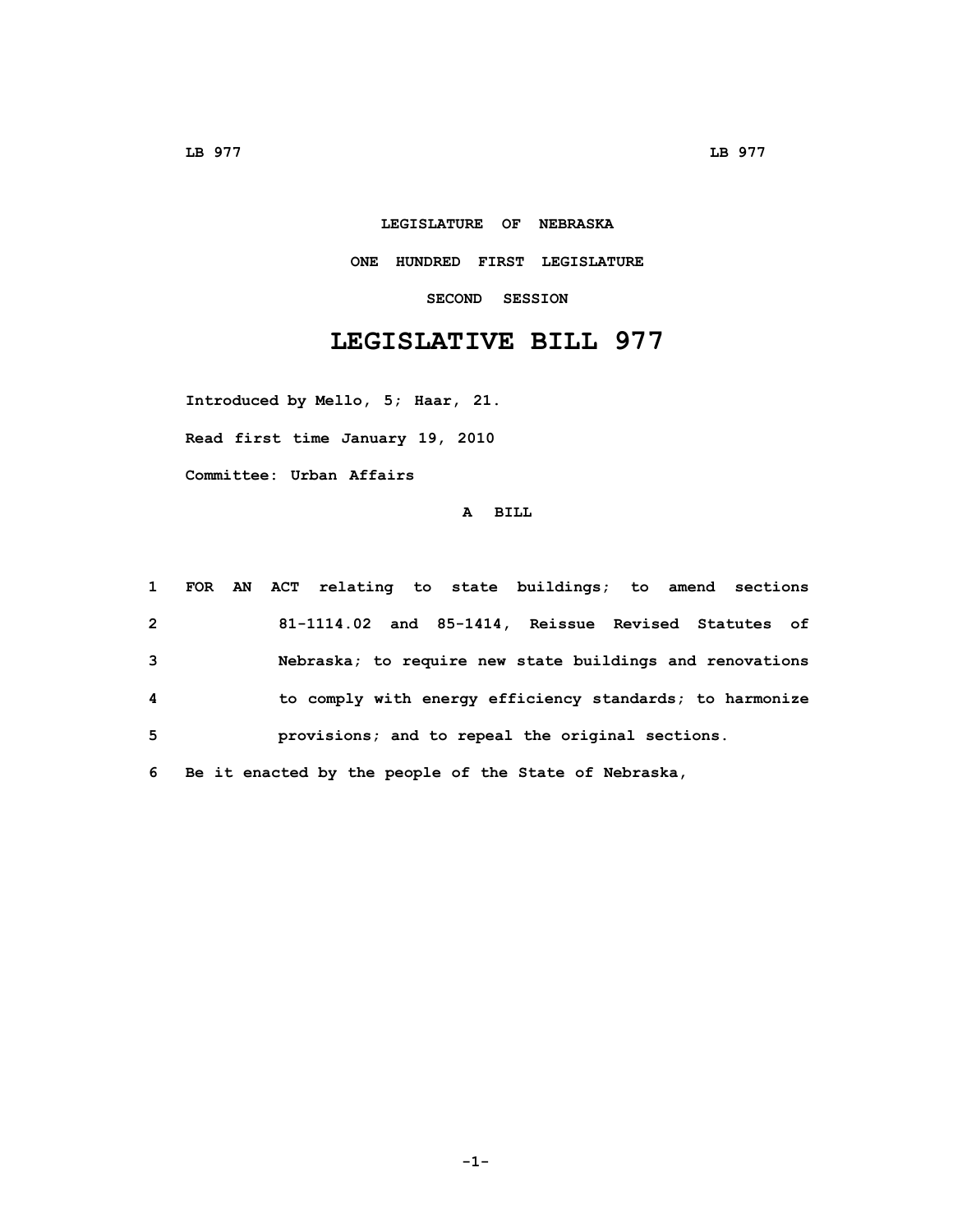| $\mathbf{1}$   | Section 1. Beginning January 1, 2011, each new state                |
|----------------|---------------------------------------------------------------------|
| $\overline{2}$ | building greater than five thousand gross square feet in size and   |
| 3              | each renovation of a state building greater than five thousand      |
| 4              | gross square feet in size for which the cost of renovation          |
| 5              | exceeds fifty percent of the value of the building shall achieve    |
| 6              | LEED silver certification. If there is a conflict between LEED      |
| 7              | silver certification and the 2003 International Energy Conservation |
| 8              | Code made applicable to state buildings by section 72-805, the      |
| 9              | more stringent standard shall apply. This section applies to        |
| 10             | state agencies, state colleges, and the University of Nebraska.     |
| 11             | For purposes of this section, LEED silver certification means       |
| 12             | the silver-level certification established by the Green Building    |
| 13             | Council, as such standard exists on January 1, 2010.                |
| $ -$           |                                                                     |

**14 Sec. 2. Section 81-1114.02, Reissue Revised Statutes of 15 Nebraska, is amended to read:**

 **81-1114.02 Any state agency, prior to bidding <sup>a</sup> capital construction project with <sup>a</sup> total project cost exceeding the limit established by the Department of Administrative Services in accordance with section 81-1114.01 or <sup>a</sup> project subject to section 1 of this act, shall submit proposed construction documents to the state building division for review. The state building division shall review the construction documents and submit comments to the budget division, the Legislative Fiscal Analyst, and the affected agencies. Comments shall include identification of possible cost and design alternatives and <sup>a</sup> determination whether**

**-2-**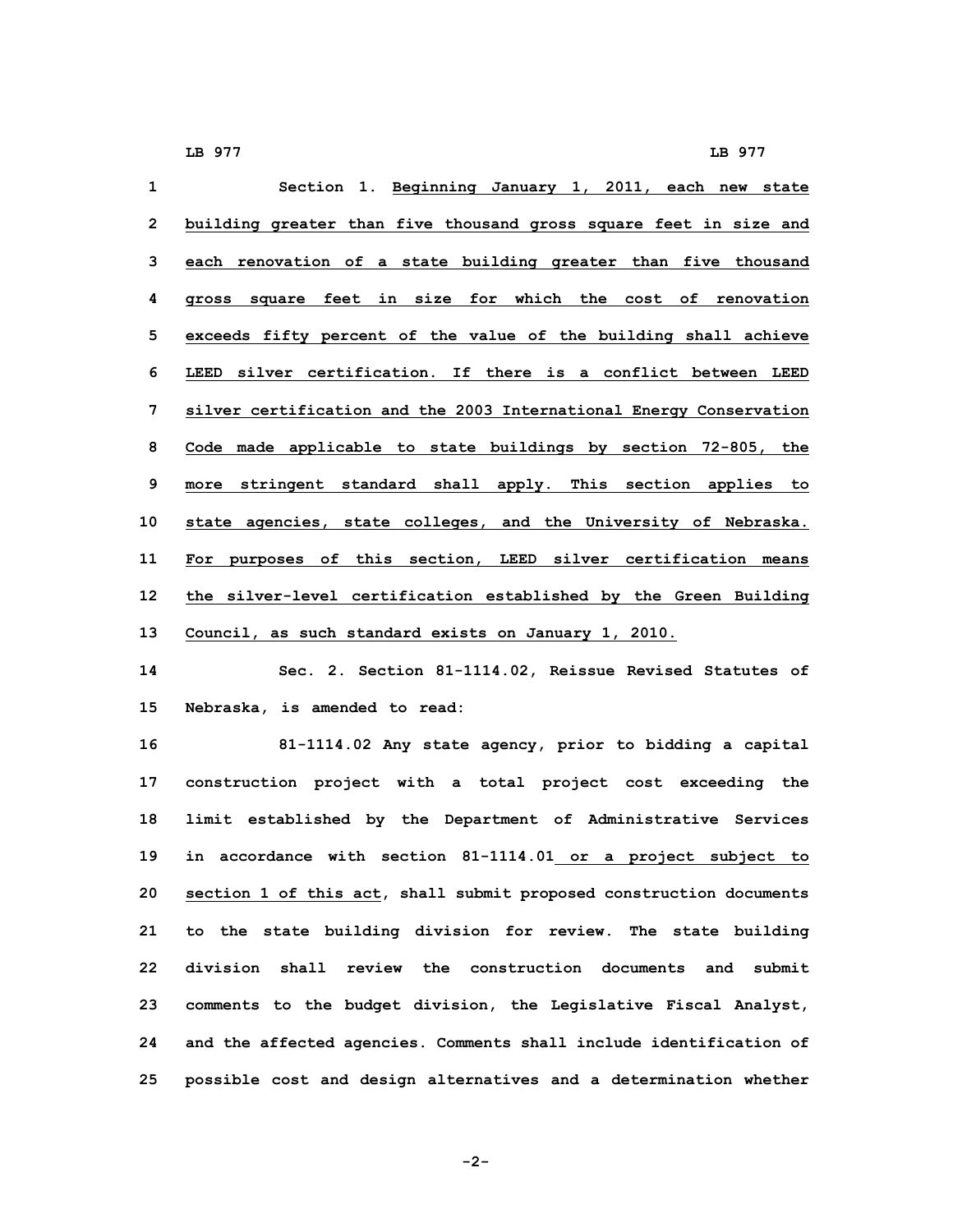**the construction documents are consistent with approved program statements and section 1 of this act. The state building division shall, by rules and regulations, establish the elements to be included in the construction documents. Comments and reviews of construction documents shall be completed within thirty days after such documents are submitted to the state building division. No funds shall be expended on actual construction until construction documents have been approved by the state building division. <sup>A</sup> copy of the approval or disapproval shall be forwarded to the requesting agency, the budget division, and the Legislative Fiscal Analyst.**

**11 Sec. 3. Section 85-1414, Reissue Revised Statutes of 12 Nebraska, is amended to read:**

 **85-1414 (1) Pursuant to the authority granted in Article VII, section 14, of the Constitution of Nebraska and the Coordinating Commission for Postsecondary Education Act, the commission shall establish an ongoing process to review, monitor, and approve or disapprove the new and existing programs of public institutions and proposed capital construction projects which utilize tax funds designated by the Legislature in order to provide compliance and consistency with the comprehensive statewide plan and to prevent unnecessary duplication. When complying with requests for information during the review, monitoring, and approval process, public institutions may comply pursuant to section 85-1417.**

**25 (2)(a) Governing boards shall submit to the commission**

**-3-**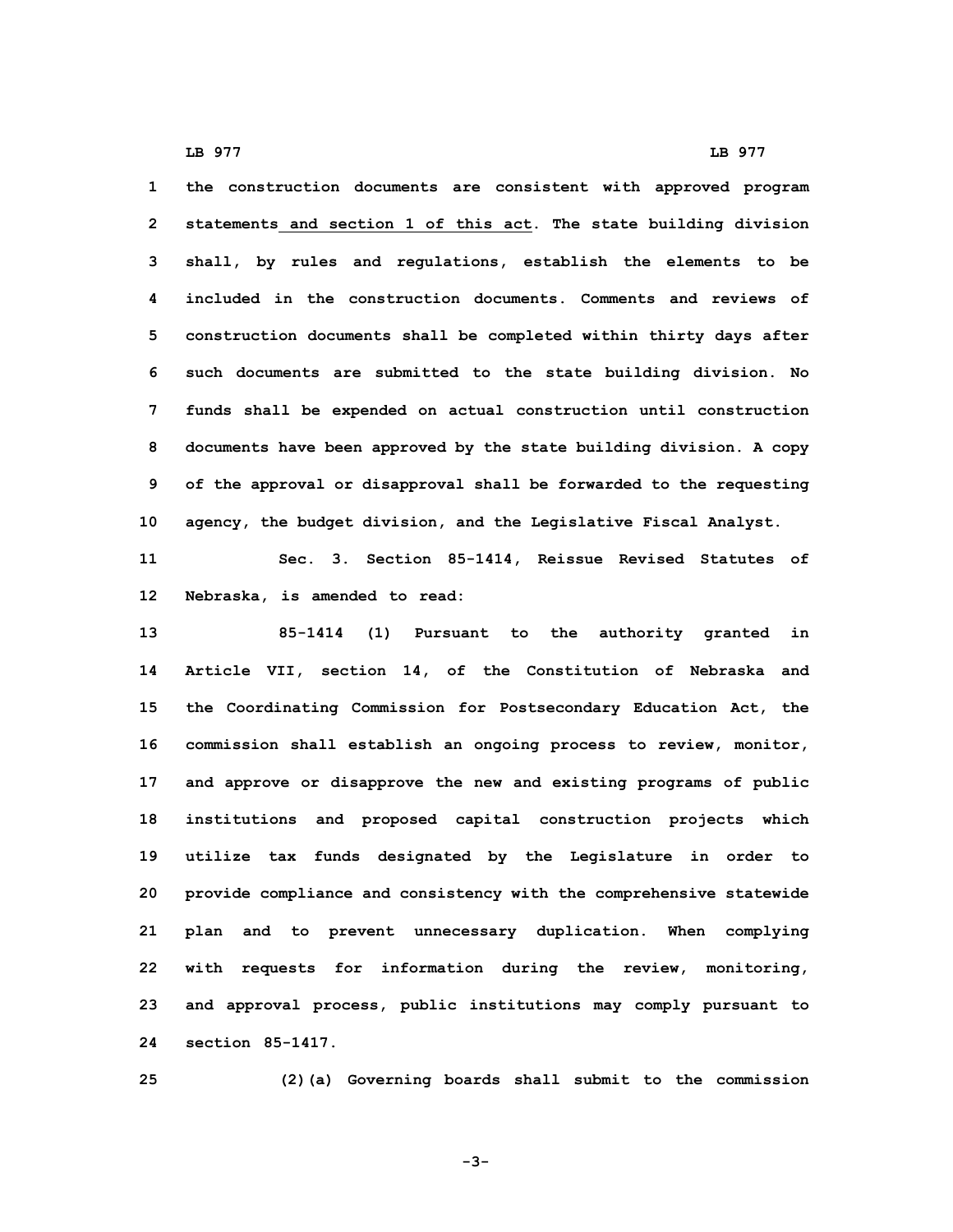**all proposals for any new program after the governing board has approved the program and prior to implementation of the program. Except for programs submitted for conditional approval by the commission pursuant to subdivision (b) of this subsection, the commission shall have ninety days from the date the program was submitted to take action to approve or disapprove <sup>a</sup> program or it shall stand approved. The commission shall establish <sup>a</sup> waiver process for specific, short-term job training programs and short-term public service programs as defined by the commission. New programs submitted for review may be approved or disapproved in whole or in part and with or without recommended modifications based on criteria established pursuant to subsection (7) of this 13 section.**

 **(b) After approval of the program by the governing board, the governing board may submit <sup>a</sup> proposal for <sup>a</sup> program which is not authorized by the role and mission provisions of sections 85-917 to 85-966 to the commission for conditional approval. Within one hundred twenty days from its receipt of the proposal, the commission shall report to the Legislature its recommendation in support for or opposition to the amendments to the role and mission statutes that would be necessary for the commission to approve the program and for the institution to offer the program. The time period for submission of the report may be extended for up to an additional ninety days by resolution of the commission which shall show good cause why the extent of review required**

**-4-**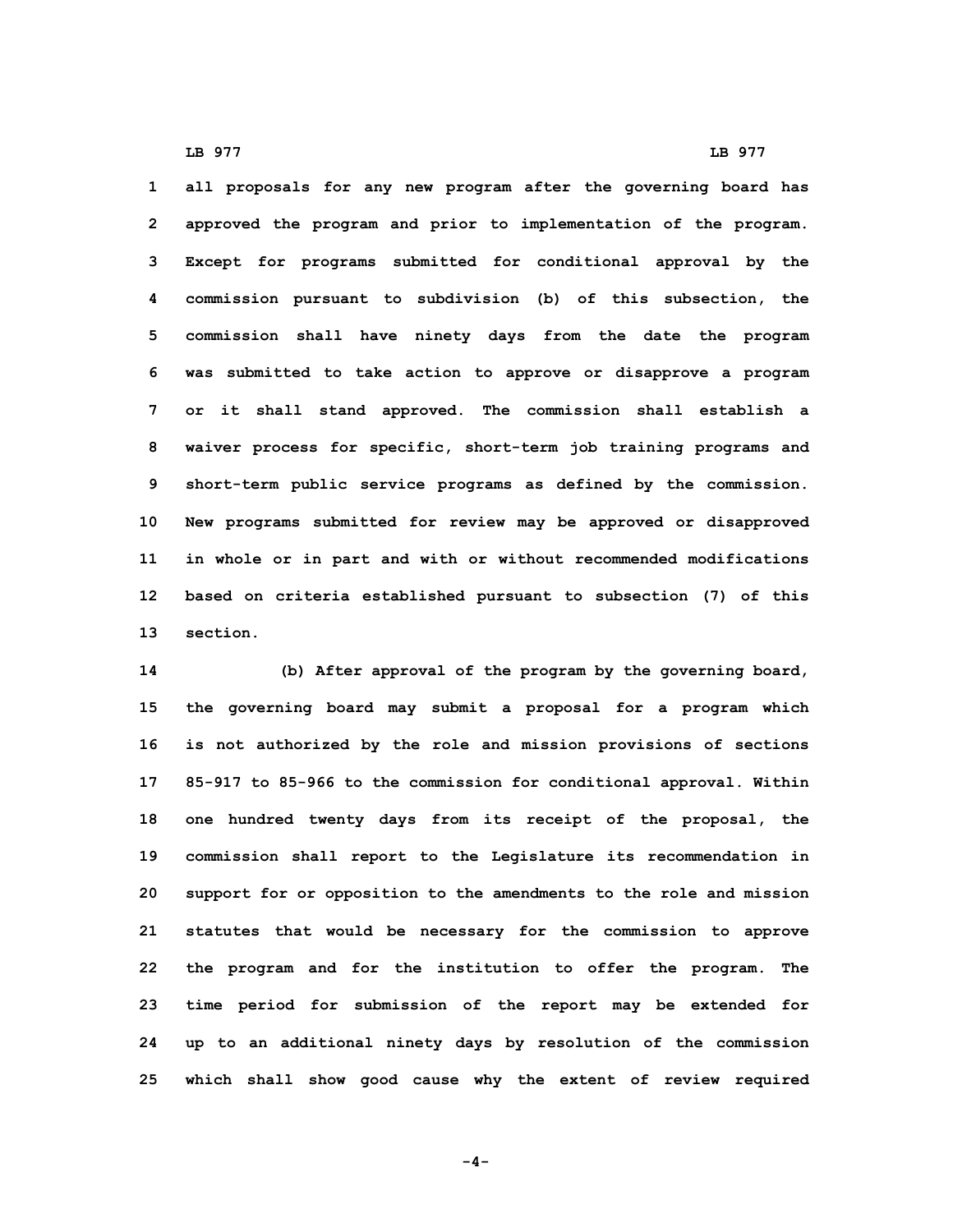**for this particular proposal necessitates an extension of time to complete the review. Such extension shall be filed with the chairperson of the Education Committee of the Legislature prior to the expiration of the initial one hundred twenty days. The report shall contain supporting rationale for the commission's position, such additional comments as the commission deems appropriate and, in the event the commission supports the amendments to the role and mission statutes, the commission's specific recommendation as to the form of such amendments. If the report indicates support for the necessary amendments to the role and mission statutes, the report shall also constitute the commission's conditional approval of the program, unless the report specifically indicates disapproval of the program. If the necessary amendments to the role and mission statutes supported by the commission in its report to the Legislature are subsequently enacted by the Legislature, the program shall stand approved. Nothing in this section for conditional approval shall be construed to affect the commission's future consideration of such proposal or approval or disapproval of any programs affected by the proposal.**

 **(3) Following approval of <sup>a</sup> new program, such program shall be added to the schedule of existing programs to be reviewed by the commission. Following consultation with the governing board, new programs approved by the commission may also be required to meet, within <sup>a</sup> reasonable time as stipulated by the commission, minimum performance standards established by the**

**-5-**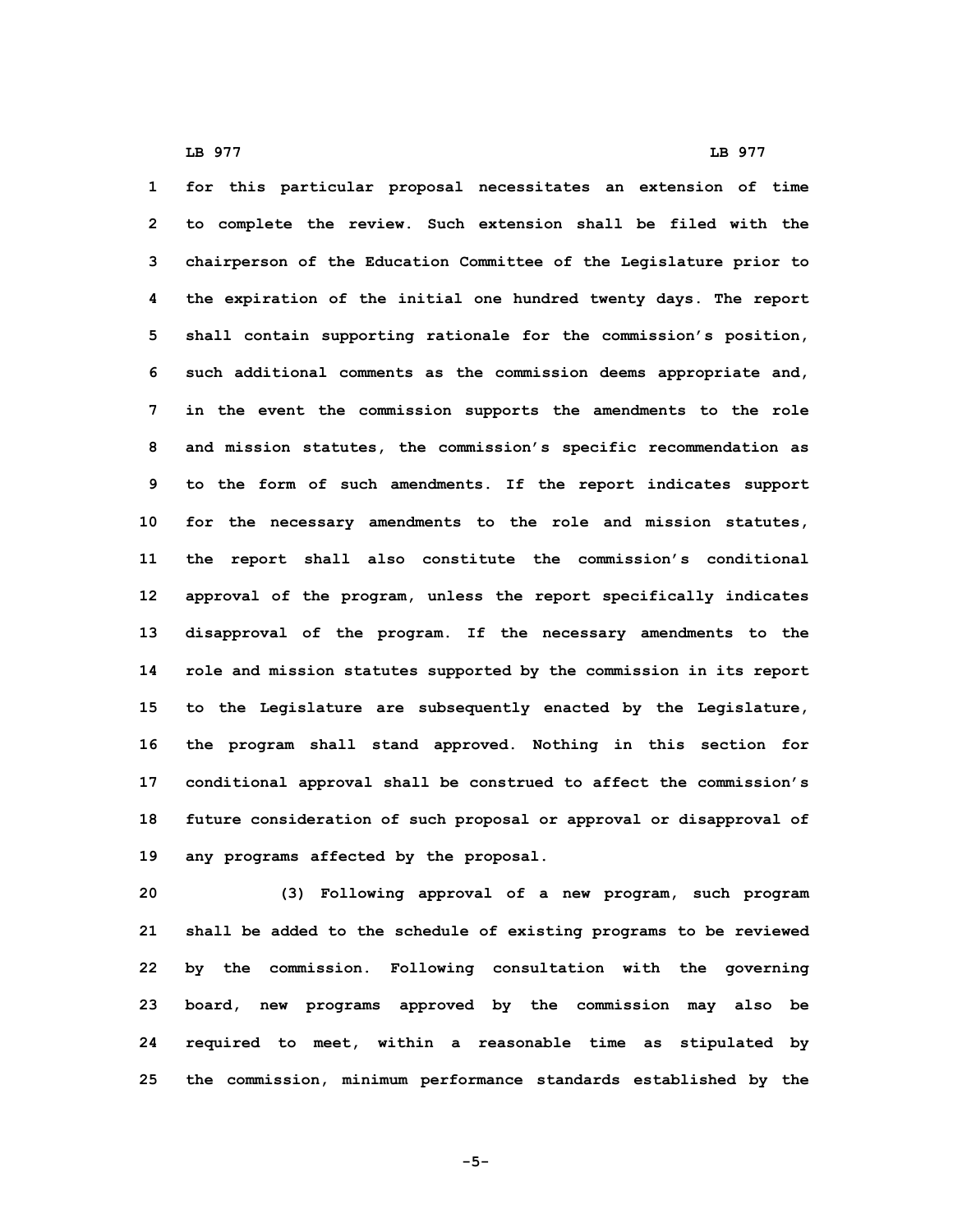**commission pursuant to its rules and regulations. If <sup>a</sup> program fails to meet minimum performance standards, the commission shall review the program and may continue or withdraw its approval for the program.**

 **(4) Existing programs shall be reviewed by the commission pursuant to <sup>a</sup> program review process established by the commission in consultation with the governing boards or their designated representatives which, to the extent possible while still allowing for timely review by the commission, shall coincide with institutional review and accreditation cycles. In reviewing existing programs, the commission may make use of nonconfidential information and conclusions provided by accreditation processes supplied to the commission by the institutions. All programs in existence prior to January 1, 1992, shall be considered approved until the approval is confirmed or withdrawn by the commission pursuant to the program review process conducted by the commission.**

 **(5) Existing programs which do not meet criteria established by the commission pursuant to subsection (7) of this section shall be targeted for indepth review by the public institutions and their governing boards. In performing such indepth review, institutions may make use of information and conclusions provided by accreditation and other established and ongoing academic review processes rather than providing for <sup>a</sup> separate review process. Programs continued by the governing boards shall be further monitored by the governing board which shall report the**

**-6-**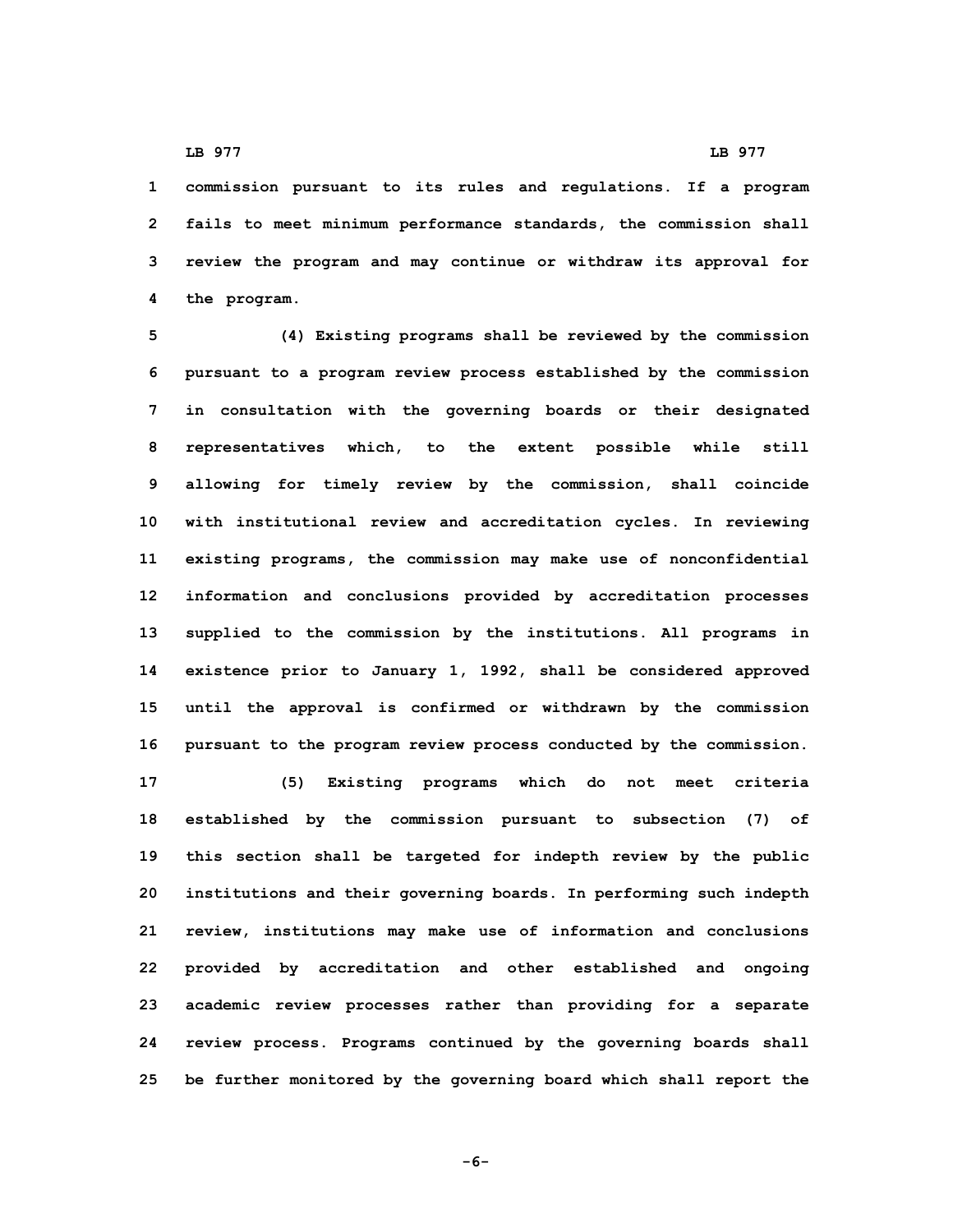**status and process of the monitoring to the commission. If the commission determines that <sup>a</sup> program does not merit continuation, it shall hold <sup>a</sup> public hearing, following thirty days' notice to the public institution, to consider if the program should be continued. Following the hearing, the commission shall take action to approve or disapprove continuance of the program.**

 **(6) Existing programs disapproved for continuance by the commission shall be terminated by <sup>a</sup> public institution when all students in the program on the date of the decision of the commission to disapprove continuance of the program have had <sup>a</sup> reasonable opportunity, as determined by the governing board of the public institution, to complete the program. Existing public service programs disapproved for continuance by the commission shall be terminated at the end of the fiscal year in which the decision to disapprove is made.**

 **(7) The commission shall establish criteria for the review, monitoring, and approval or disapproval of programs. The governing boards of the public institutions shall be responsible for assuring the quality and effectiveness of programs offered by their institutions. The commission's criteria shall be designed to (a) meet educational needs and (b) assure efficiency and avoid unnecessary duplication. Criteria shall include:**

**23 (i) Centrality to the role and mission of the public 24 institution;**

**25 (ii) Consistency with the comprehensive statewide plan;**

**-7-**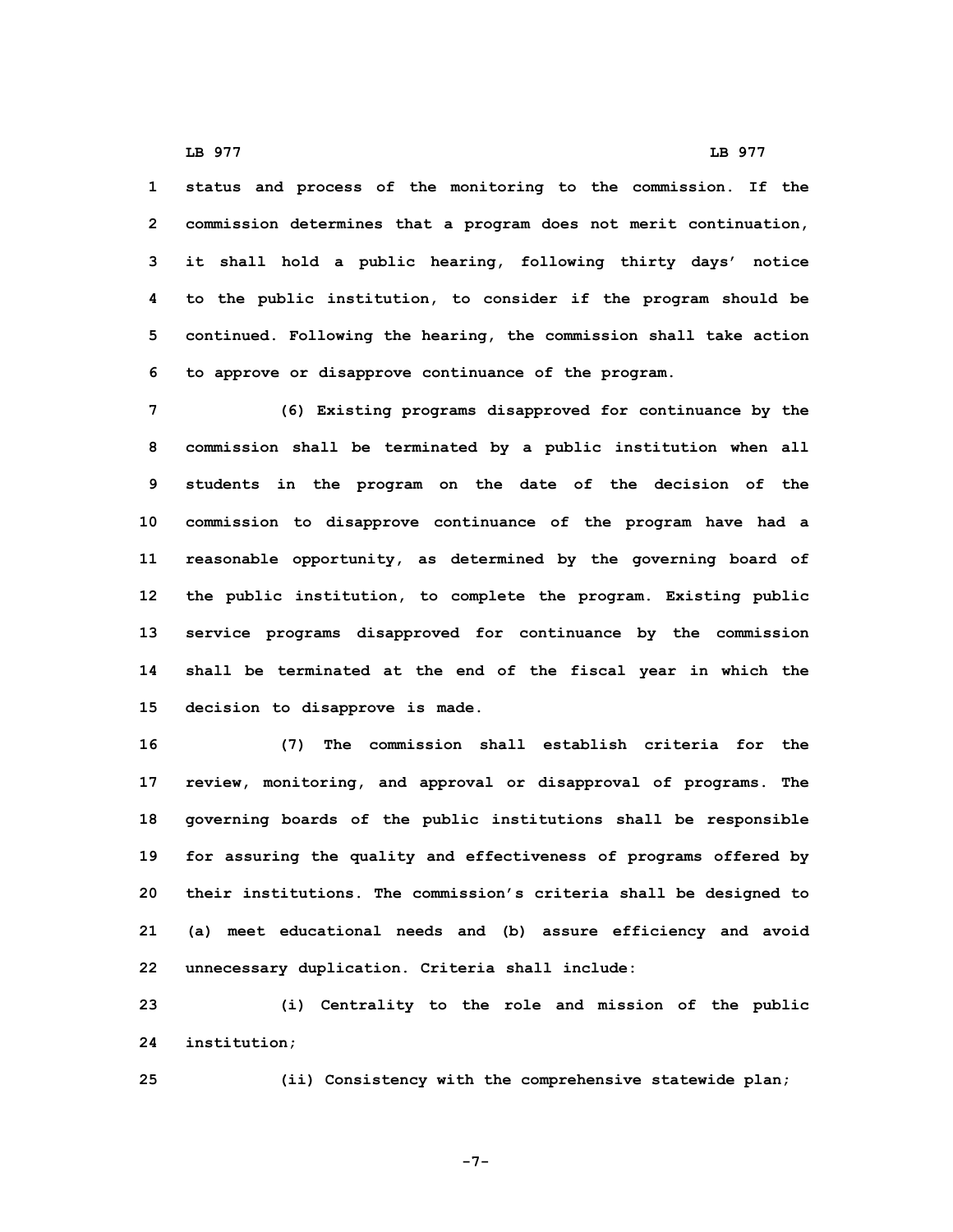**1 (iii) Evidence of need and demand; and**

**2 (iv) Adequacy of resources to support proposed new 3 programs.**

**4 The criteria shall not infringe on the prerogative of the 5 governing boards to make decisions on the quality of staff and the 6 design of curriculum.**

 **(8) The commission shall develop specific criteria for review, monitoring, and approval or disapproval of participation by any public institution in proposed or existing education centers in addition to the criteria specified in this section. Participation by <sup>a</sup> public institution in an education center shall also be approved by the governing board of such public institution. The commission shall develop policies and procedures for conducting and approving off-campus programming in an education center.**

 **(9) Each public institution shall submit its most recent institutional facilities plan to the commission subject to commission guidelines for the format and content of such plans. The commission shall (a) review each institutional facilities plan to ensure (i) consistency with the comprehensive statewide plan, statewide facilities plan, and institutional role and mission assignments and (ii) identification of unnecessary duplication of facilities and (b) make <sup>a</sup> written report of its review to the governing board of the public institution within ninety days after receipt of the institutional facilities plan. The commission may, in accordance with the coordination function of the**

**-8-**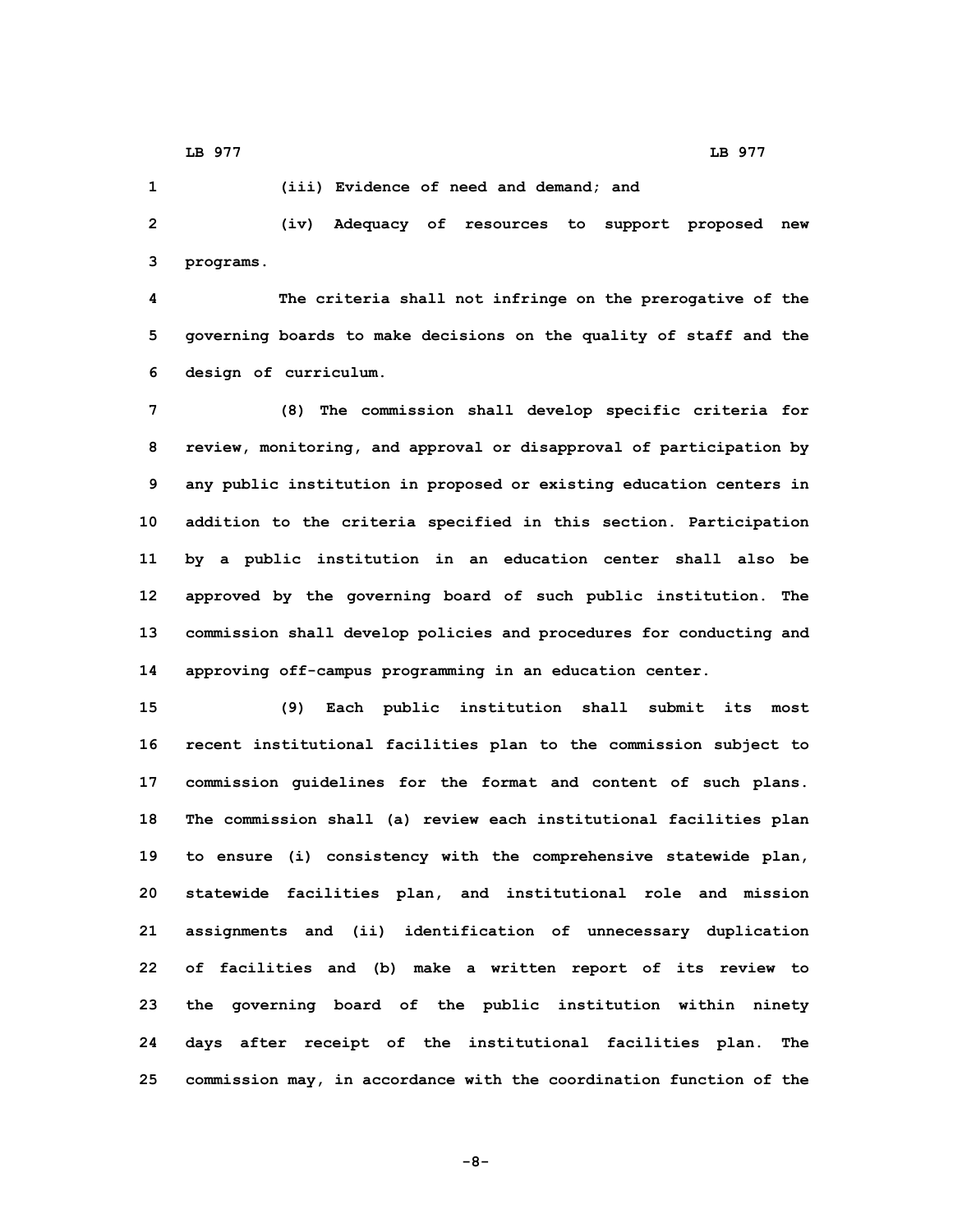**1 commission pursuant to section 85-1403, recommend modifications to 2 the institutional facilities plans and may require submission of 3 periodic updates of the institutional facilities plans.**

 **(10) Governing boards shall submit all proposed capital construction projects which utilize tax funds designated by the Legislature to the commission for review and approval or disapproval. The commission shall, in accordance with the coordination function of the commission pursuant to section 85-1403, review, monitor, and approve or disapprove each such capital construction project to provide compliance and consistency with the statewide facilities plan and the comprehensive statewide plan and section 1 of this act and to prevent unnecessary duplication of capital facilities. The commission may disapprove <sup>a</sup> project only on the basis of <sup>a</sup> finding by the commission that the project (a) does not comply or is inconsistent with one or more provisions of the statewide facilities plan or other relevant provisions of the comprehensive statewide plan or section 1 of this act or (b) will result in unnecessary duplication of capital facilities.**

 **(11) In fulfilling its program and project approval activities prescribed in this section, the commission shall, in accordance with the coordination function of the commission pursuant to section 85-1403, recognize educational activities among all segments of postsecondary education and take into account the educational programs, facilities, and other resources of**

**-9-**